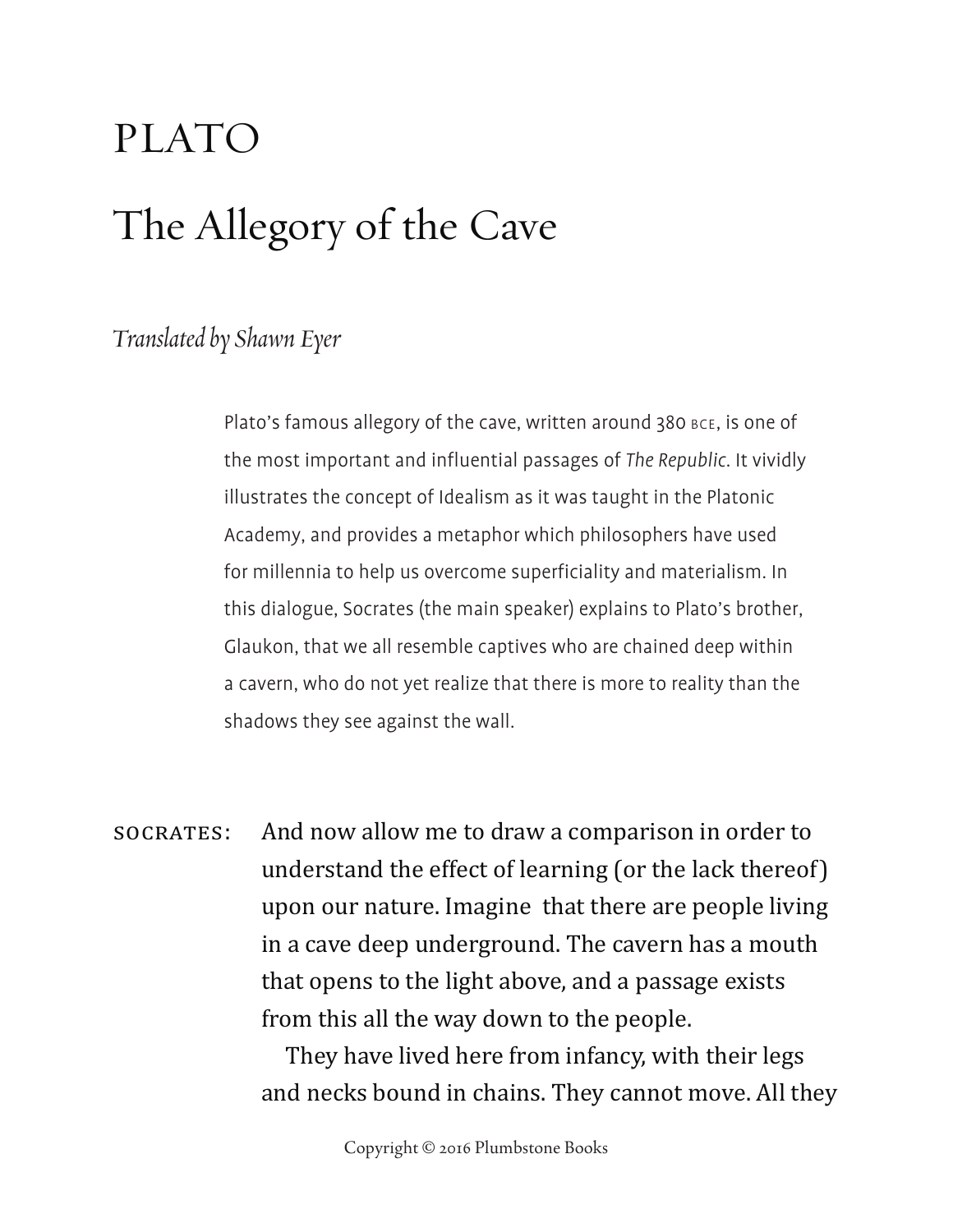can do is stare directly forward, as the chains stop them from turning their heads around. Imagine that far above and behind them blazes a great fire. Between this fire and the captives, a low partition is erected along a path, something like puppeteers use to conceal themselves during their shows.

- Glaukon: I can picture it.
- SOCRATES: Look and you will also see other people carrying objects back and forth along the partition, 514c things of every kind: images of people 515a and animals, carved in stone and wood and other materials. Some of these other people speak, while others remain silent.
- Glaukon: A bizarre situation for some unusual captives.
- Socrates: So we are! Now, tell me if you suppose it's possible that these captives ever saw anything of themselves or one another, other than the shadows flitting across the cavern wall before them?
- $GLAUKON:$  Certainly not, for they are restrained,  $515<sup>b</sup>$  all their lives, with their heads facing forward only.
- SOCRATES: And that would be just as true for the objects moving to and fro behind them?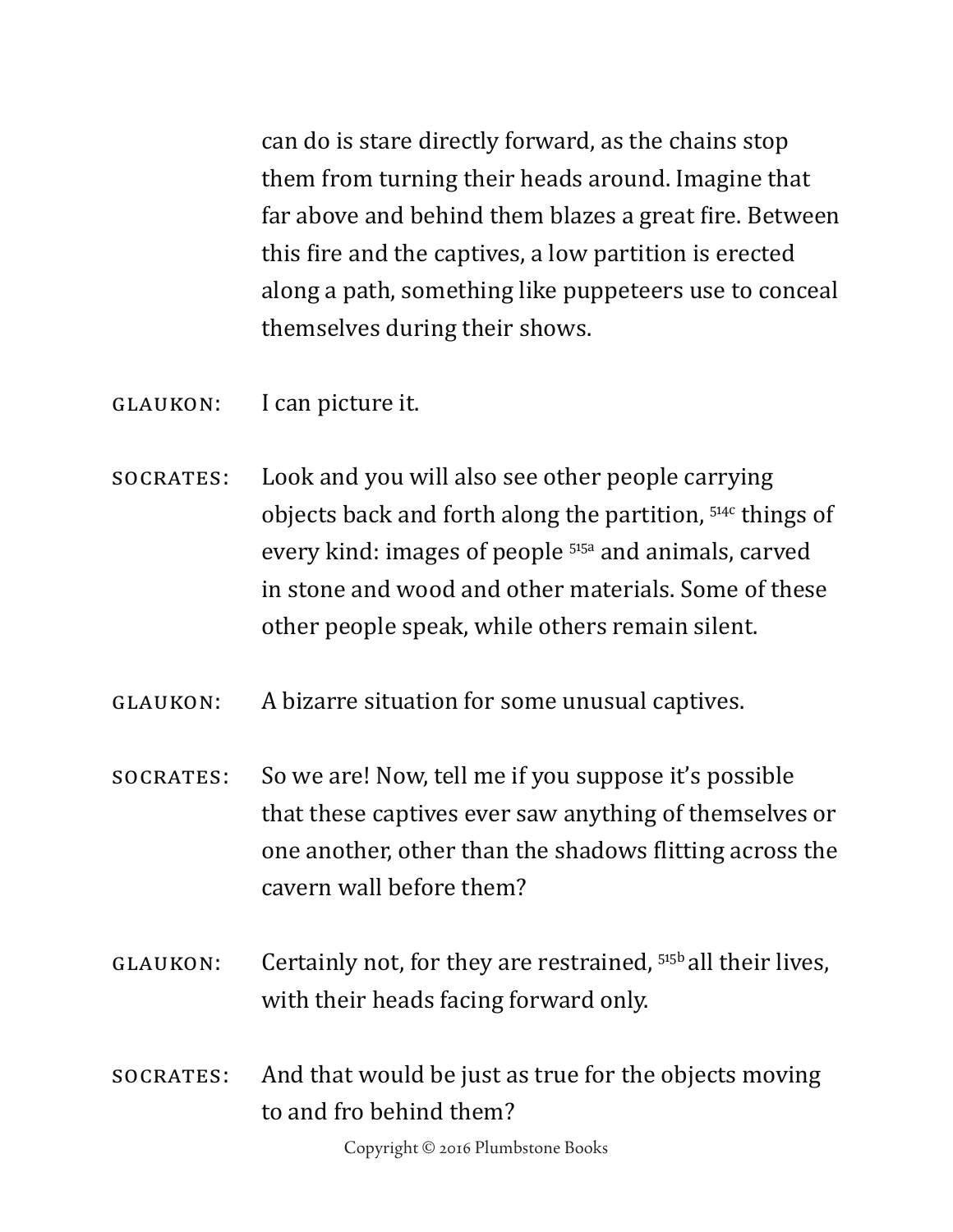- Glaukon: Certainly.
- SOCRATES: Now, if they could speak, would you say that these captives would imagine that the names they gave to the things they were able to see applied to real things?
- Glaukon: It would have to be so.
- Socrates: And if a sound reverberated through their cavern from one of those others passing behind the partition, do you suppose that the captives would think anything but the passing shadow was what really made the sound?
- Glaukon: No, by Zeus.
- Socrates: 515c Then, undoubtedly, such captives would consider the truth to be nothing but the shadows of the carved objects.
- Glaukon: Most certainly.
- SOCRATES: Look again, and think about what would happen if they were released from these chains and these misconceptions. Imagine one of them is set free from his shackles and immediately made to stand up and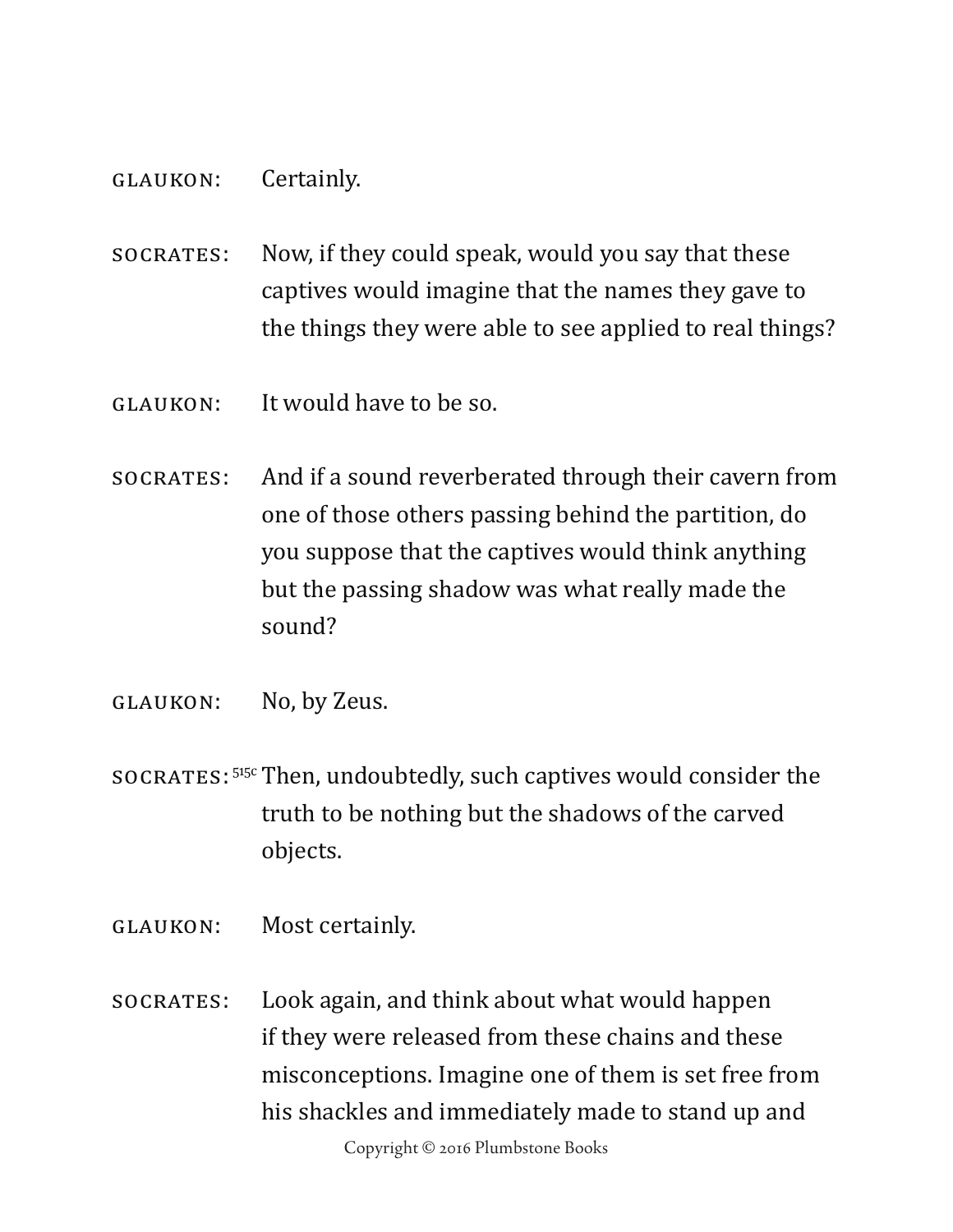bend his neck around, to take steps, to gaze up toward the fire. And all of this was painful, and the glare from the light made him unable to see the objects that cast the shadows he once beheld. 515d What do you think his reaction would be if someone informed him that everything he had formerly known was illusion and delusion, but that now he was a few steps closer to reality, oriented now toward things that were more authentic, and able to see more truly? And, even further, if one would direct his attention to the artificial figures passing to and fro and ask him what their names are, would this man not be at a loss to do so? Would he, rather, believe that the shadows he formerly knew were more real than the objects now being shown to him?

- Glaukon: Much more real.
- SOCRATES: Now, if he was forced to look directly at the firelight, 515e wouldn't his eyes be pained? Wouldn't he turn away and run back to those things which he normally perceived and understand them as more defined and clearer than the things now being brought to his attention?
- Glaukon: That's right.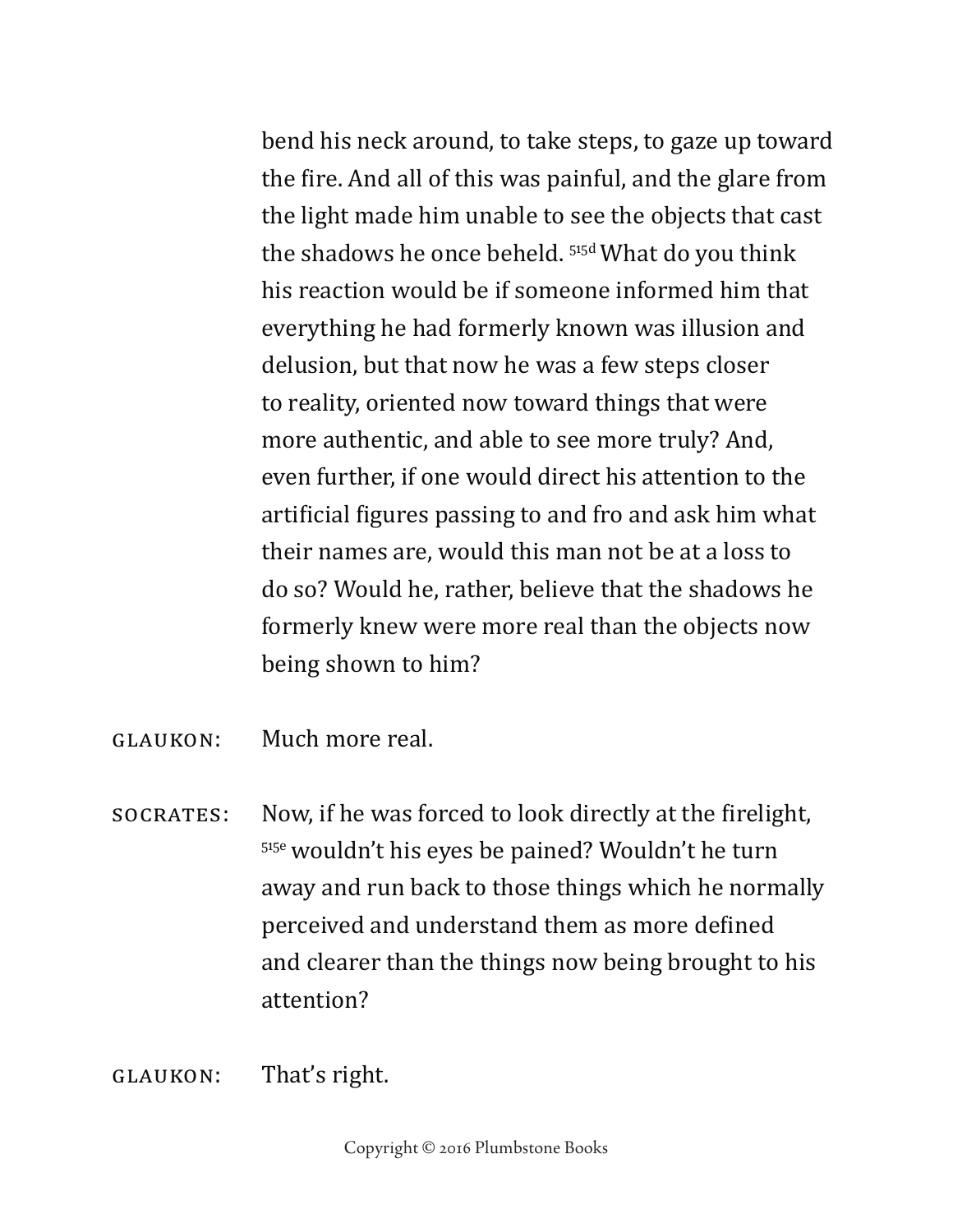- SOCRATES: Now, let's say that he is forcibly dragged up the steep climb out of the cavern, and firmly held until finally he stands in the light of the sun. Don't you think that he would be agitated and even begin to complain? 516a Under that light, would his eyes not be nearly blinded, unable to discern any of those things that we ourselves call real?
- Glaukon: No, he wouldn't see them at first.
- SOCRATES: It would take time, I suppose, for him to get used to seeing higher things. In the beginning, he might only trace the shadows. Then, reflections of people and other things in the water. Next he would come to see the things themselves. Then he would behold the heavenly bodies, and the heaven itself by night, seeing the light 516b of the stars and the moon with greater ease than the sun and its light by day.
- Glaukon: Indeed so.
- SOCRATES: And then, I think, he would at last be able to gaze upon the sun itself—neither as reflected in water, nor as a phantom image in some other place, but in its own place as it really is.
- Glaukon: Undeniably.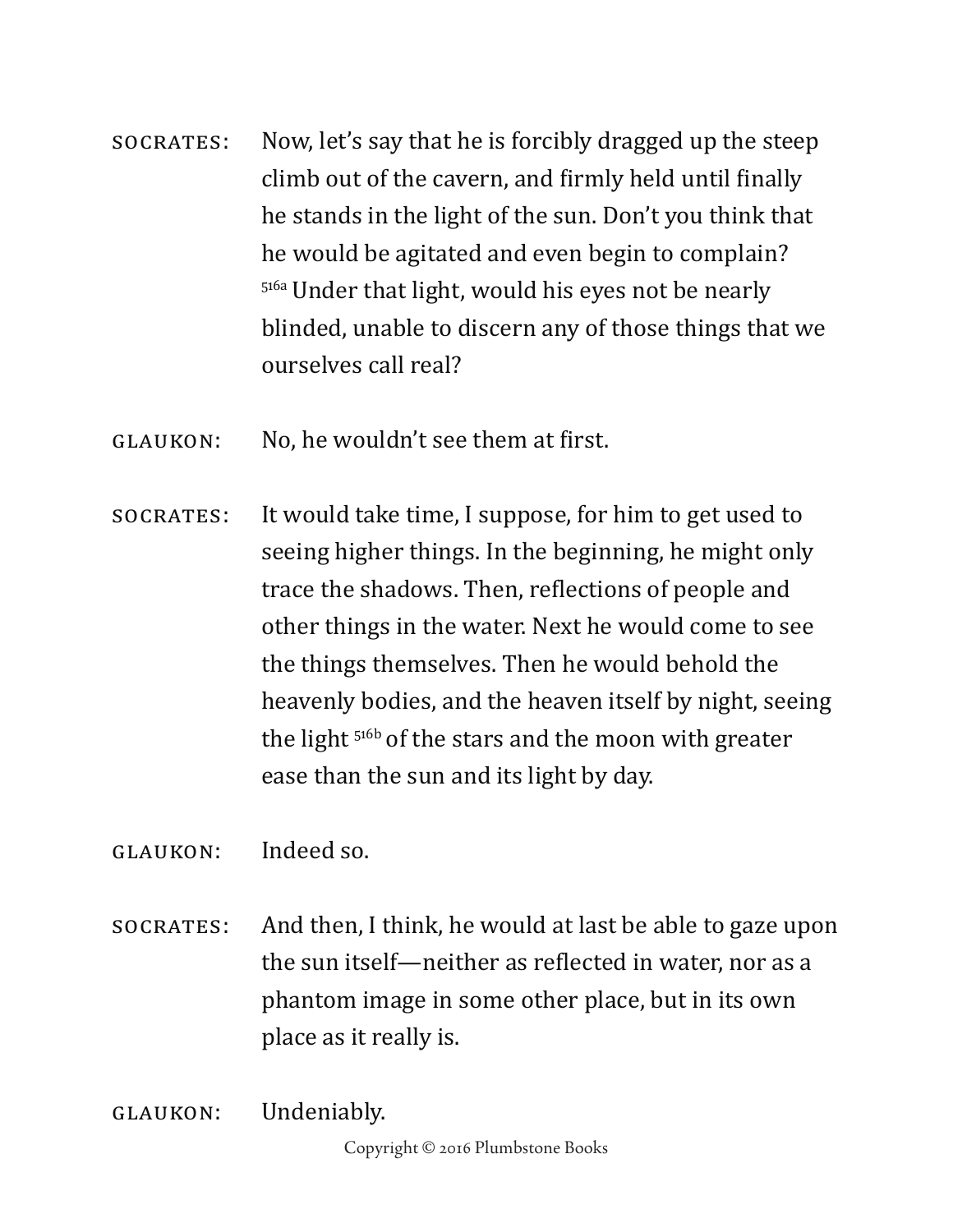- SOCRATES: And now, he will begin to reason. He will find that the sun is the source for the seasons and the years, and governor of every visible thing, 516c and is ultimately the origin of everything previously known.
- Glaukon: Of course. First he would see and then draw conclusions.
- SOCRATES: That being the case, should he remember his fellow prisoners and their original dwelling and what was accepted as wisdom in that setting, don't you imagine he would consider himself fortunate for this transformation, and feel pity for the captives?
- Glaukon: I agree.
- Socrates: Now . . . suppose there were honors and awards among the captives, which they granted as prizes to one another for being the best at recognizing the various shadows passing by or deciphering their patterns, <sup>516d</sup> their order, and the relationships among them, and therefore best at predicting what shadow would be seen next. Do you believe that our liberated man would be much concerned with such honors, or that he would be jealous of those who received them? Or that he would strive to be like those who were lauded by the captives and enjoyed pride of place among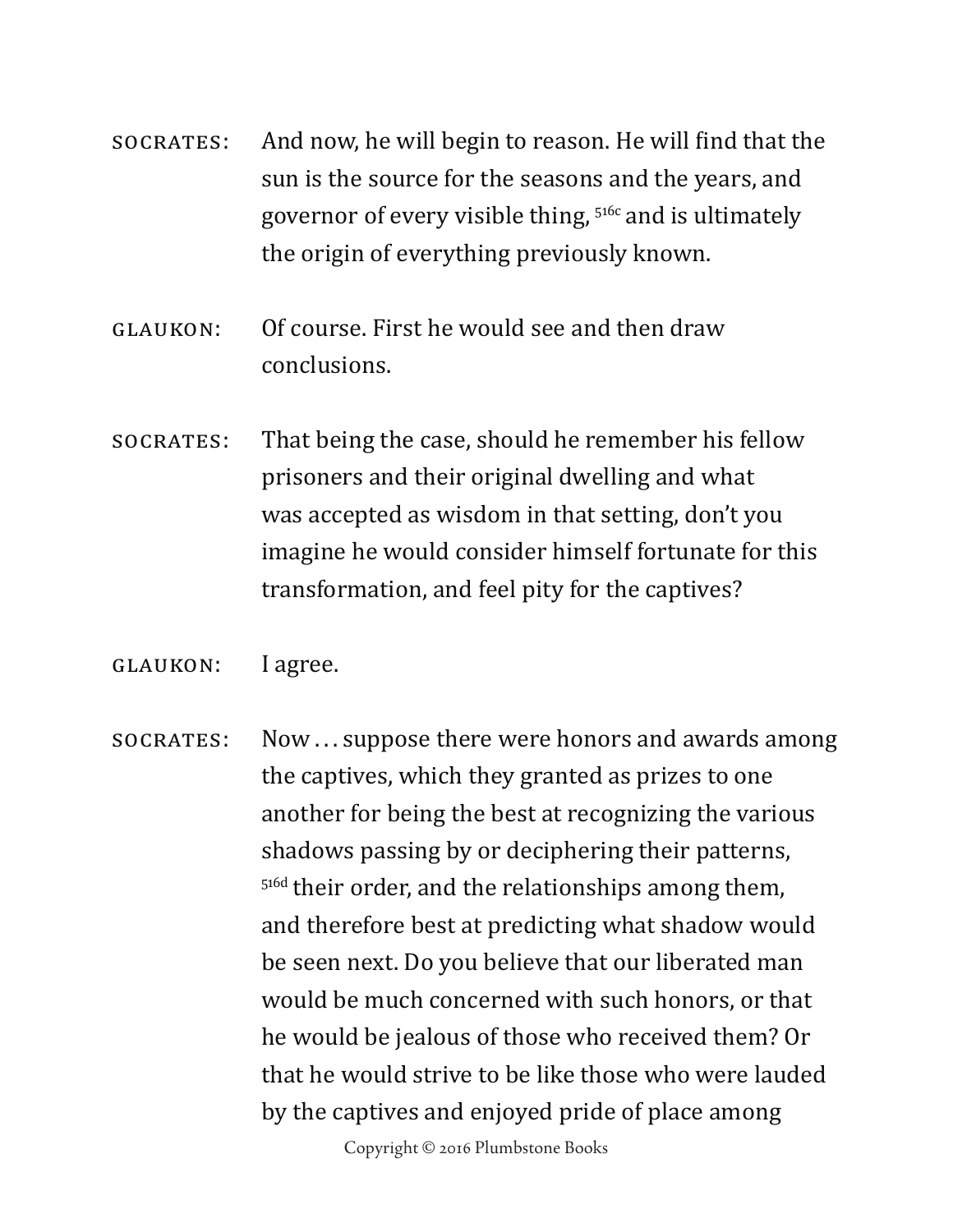them? Or would rather take Homer's view, and "rather wish, in earthly life, to be the humble serf of a landless man" (*Odyssey* 11.489) and suffer whatever he had to, instead of holding the views of the captives and returning to that state of being?

- Glaukon: 516e Truly, he would rather suffer a great deal than return to such a life.
- Socrates: Well, here's something else to consider. If such a man would suddenly go from the sunlight to once more descend to his original circumstances, wouldn't his vision by obscured by the darkness?
- Glaukon: It obviously would.
- SOCRATES: And so, let's say he is with the captives and gets put into the position 517a of interpreting the wallshadows. His eyes are still adjusting to the darkness, and it may take a while before they are. Wouldn't he become a laughing-stock? Wouldn't they say, "You have returned from your adventure up there with ruined eyes!" Would they not say that the ascent was a waste of time? And if they had the opportunity, do you supposed that they might raise their hands against him and kill this person who is trying to liberate them to a higher plane?"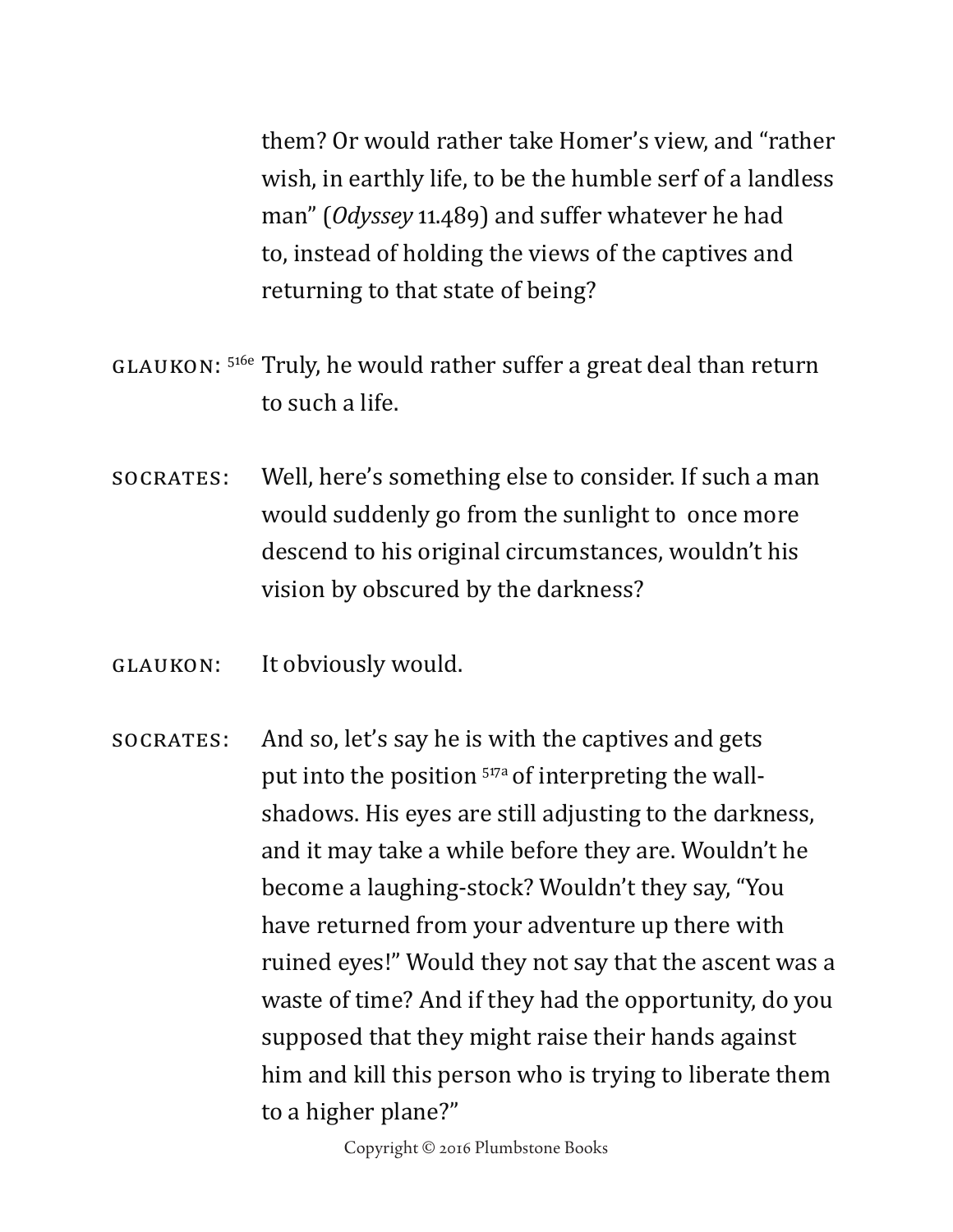## Glaukon: I'm afraid so.

- SOCRATES: Then, my friend Glaukon, this image applies to everything we've been discussing. 517b It compares the visible world to the underground cavern, and the power of the sun to the fire that burned in the cavern. You won't misunderstand me if you connect the captive's ascent to be the ascent of the soul to the intelligible world (τὸν νοητὸν τόπον). This is how I believe, and I shared it at your wish, though heaven knows whether it is at all true. Regardless, it appears to me that in the realm of what can be known,  $517c$ <sup>the</sup> Idea of the Good is discovered last of all, and it only perceived with great difficulty. But, when it is seen, it leads us directly to the finding that it is the universal cause of all that is right and beautiful. It is the source of visible light and the master of the same, and in the intelligible world it is the master of truth and reason. And whoever, in private or in public, would behave in a sensible way, will keep this idea in focus.
- Glaukon: I agree, to the extent I can manage to understand.
- SOCRATES: Stay with me, then, for another thought. We should not be surprised that individuals who have reached this level might be unwilling to spend their time on mundane affairs, for would it not be that their souls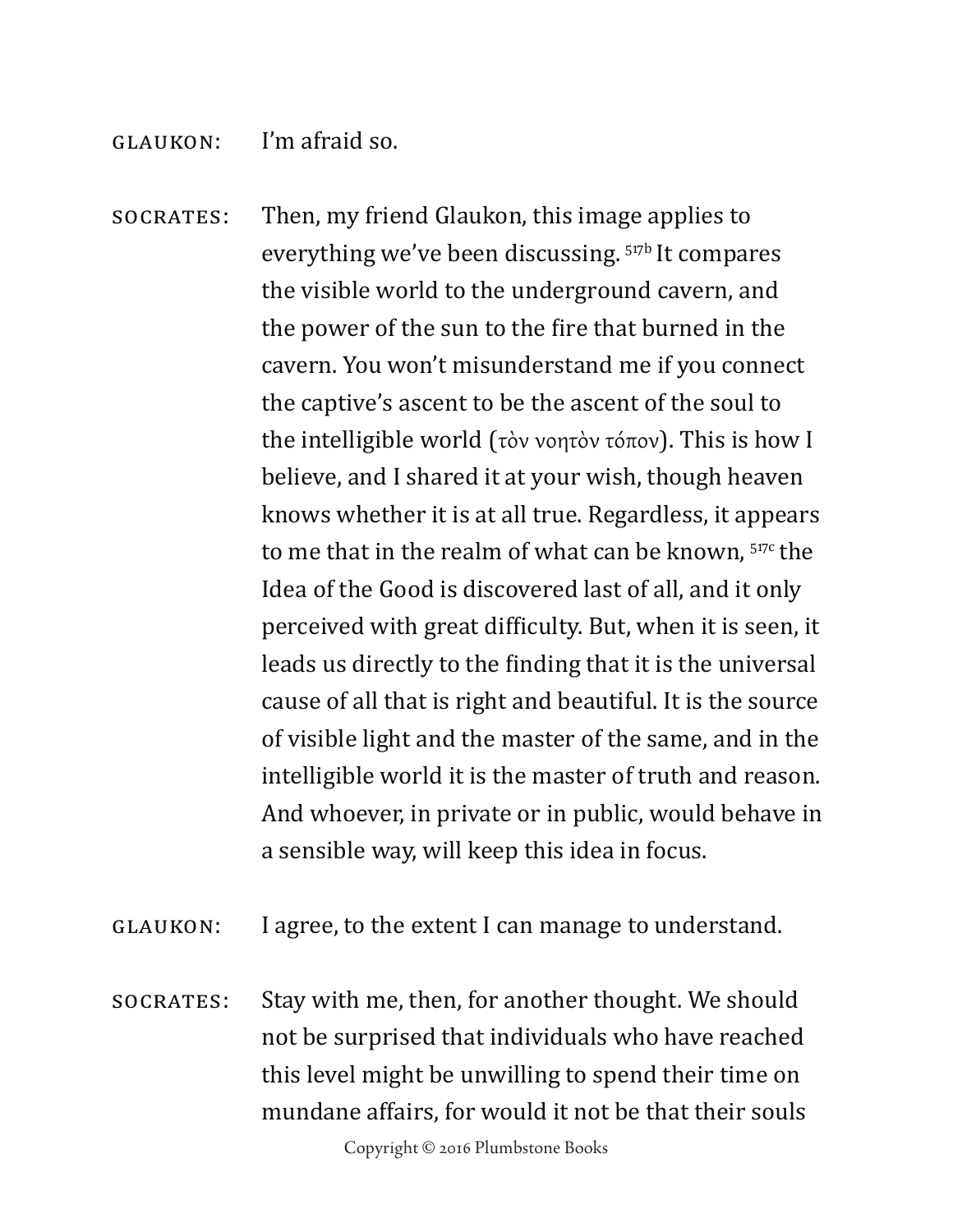always feel a calling to the higher things. 517d If our illustration holds true, that would seem quite likely.

- Glaukon: Yes, likely indeed.
- SOCRATES: Now, would it be at all surprising for one who has been engaged in the contemplation of holy things, when he ventures into ways of degenerate humanity, to appear ridiculous in his actions? What if, for example, while his eyes were still adjusting to the mundane gloom, he would be forced to appear in court to hold forth about the mere shadows of justice or the other shapes that flitted across the wall? And to engage in debate 517e about such concepts with the minds of others who has never beheld the Ideal Justice?
- Glaukon: It would not surprise me the least.
- Socrates: 518a But one who has his wits about him would remember that there are two things that pain the eyes: being brought from darkness to light, and transitioning back from light to darkness. Now, considering that the soul experiences the same discomfort, this man would not make light of another when he met with a confused soul. He would take the time to understand if that soul was coming from a luminous realm and his eyes were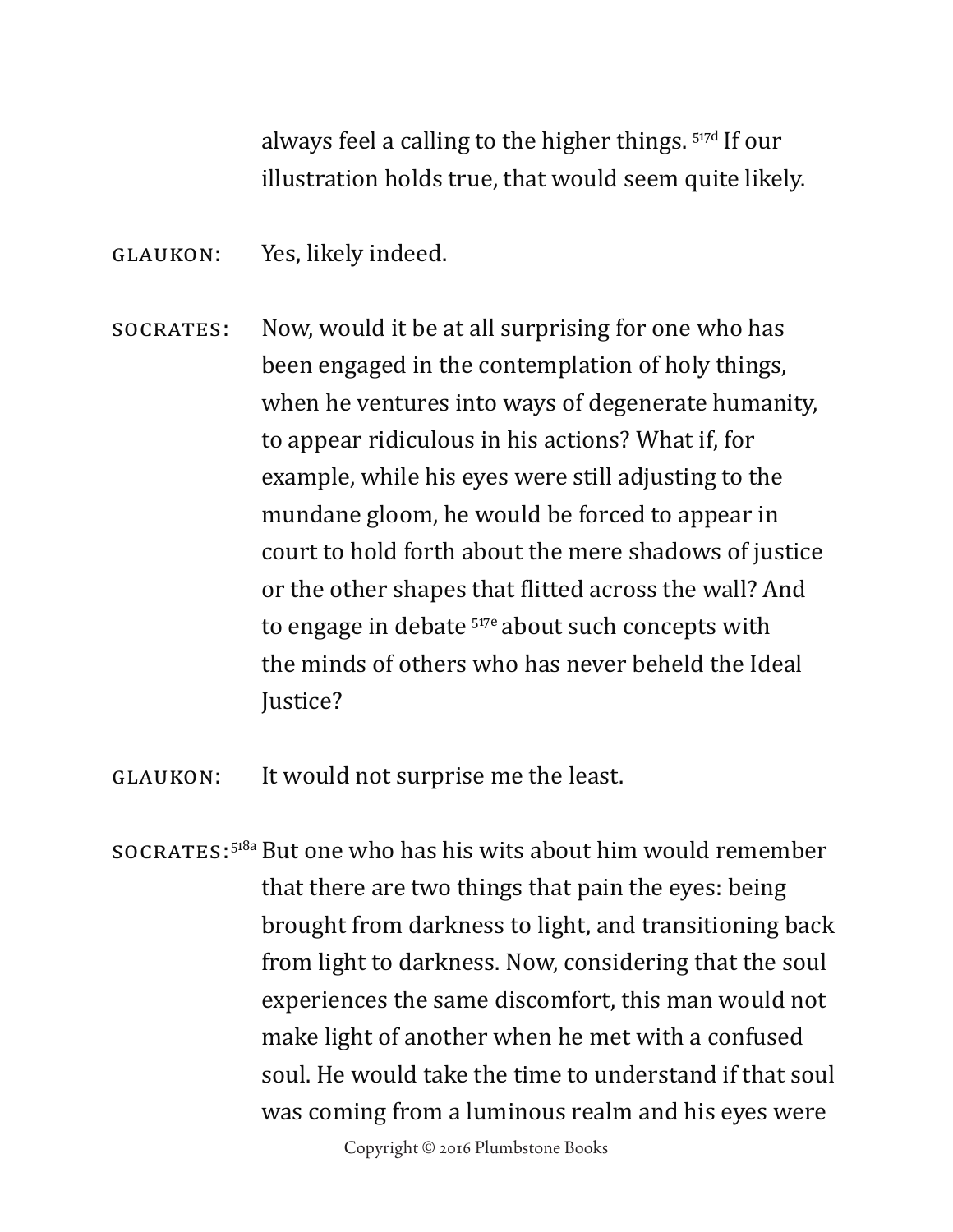blinded by darkness, or <sup>518b</sup> whether journeying from the darkness of ignorance into an illuminated state had overwhelmed his eyes. One, he would consider fortunate. He would pity the other—and if he laughed at either, it would be less justified if he laughed at the expense of the one who was descending from the light above.

- Glaukon: That's a fitting way to put it.
- SOCRATES: Of course, if I'm correct, then some of our educators are mistaken in their view that it is possible to implant knowledge into a person that wasn't there originally, like vision into the eyes of a blind man.
- Glaukon: That's what they say.
- SOCRATES: What our message now signifies is that the ability and means of learning is already present in the soul. As the eye could not turn from darkness to light unless the whole body moved, so it is that the mind can only turn around from the world of becoming to that of Being by a movement of the whole soul. The soul must learn, by degrees, to endure the contemplation of Being and the luminous realms. This is the Good, agreed?

Glaukon: 518d Agreed.